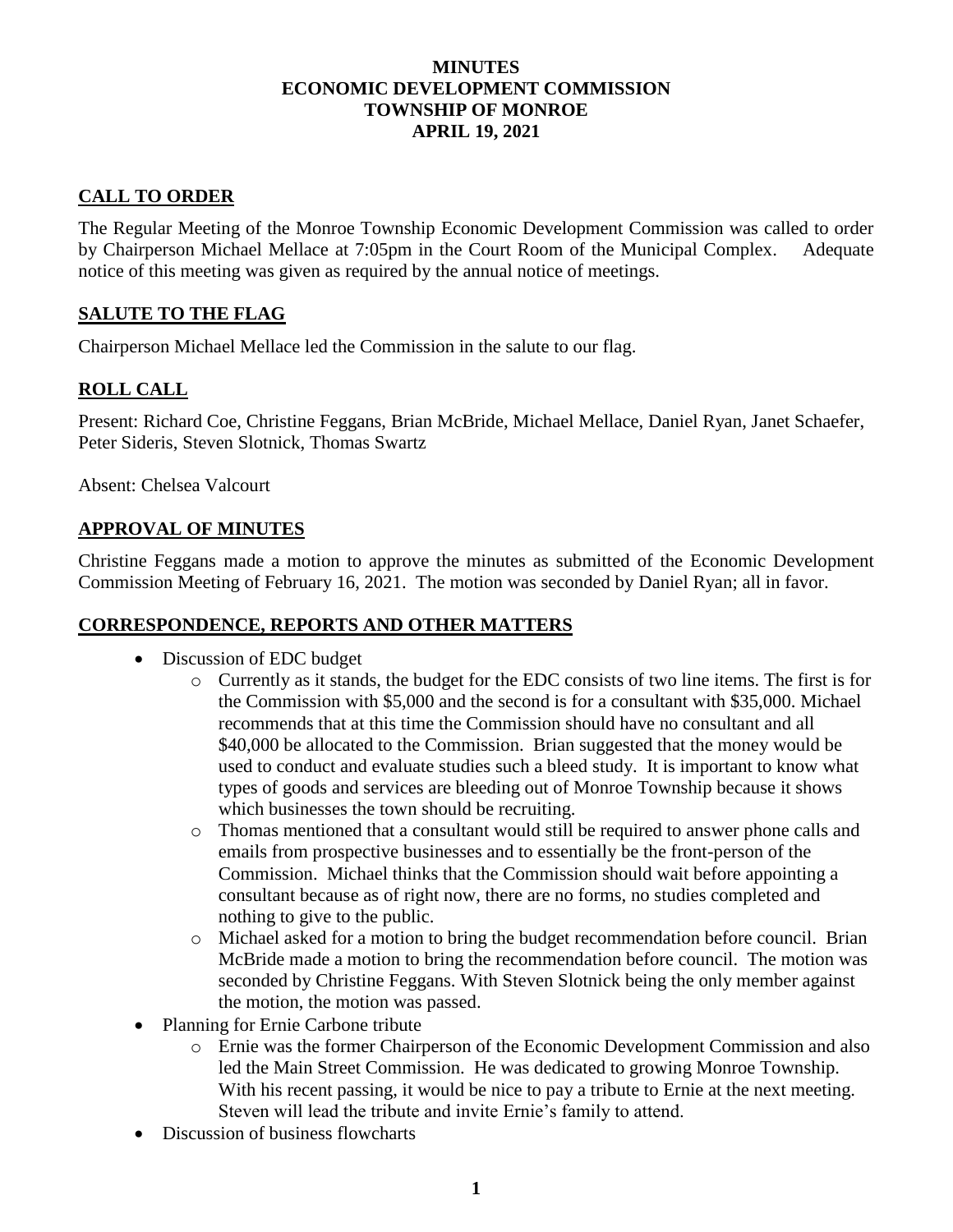- $\circ$  It would be beneficial to perspective business owners if there was something in writing that showed the process of opening a new business in town. Three flowcharts will be created:
	- A brand new business (breaking ground)
	- A new business moving into a space that was similarly zoned
	- A new business moving into a space that requires a change in the use
- o Michael suggested starting an ambassadorship program. If someone is trying to open a business, members of the EDC could take turns being an ambassador and help them through the process of obtaining all their approvals.
- Discussion of June commercial developer / real estate meeting
	- o The June meeting will have potential developers and real estate agents in attendance. Peter brought in contact information so that invites could be sent out. If you would like a copy of the packet, please contact Peter.
- Video overview
	- o A local video production company, Monark Media, has volunteered to come out monthly and video interviews of local business owners. The end result would provide the Commission with professional videos that could be used to promote Monroe Township. Michael asked for volunteers to conduct the interviews and mentioned that the videos could be posted to the Facebook page.
- Establish a meeting date for Main Street business outreach
	- o A member of the public, Alan Dodd, would like to join the subcommittee with Christine. Other members are of course welcome.
- Volunteers to database records from the fire district
	- o The Fire Marshal, Skip, has the most complete list of businesses in town because he does yearly safety inspections. Michael has asked Chelsea to ask Council if the Commission can have 2 laptops with excel access to create a spreadsheet of business names and contact information based on Skip's records.

After discussing all new business, Michael went around the room and asked for each member to give a report.

- Brian Advertising was brought up in tonight's discussion and will be incorporated into the budget.
- Janet From May to September Janet is very available. She is looking forward to help the Commission, whether it is by conducting interviews of businesses or being an ambassador, she is excited to be involved.
- Steven Steven wanted to explain his vote against the motion from earlier in the meeting. He thinks it is important to have a contact in the Township building that can be readily accessible so that opportunities are not lost with respect to new businesses.
- Daniel Daniel made an announcement tonight that he will be resigning from the Commission. With a lot of time and effort required in his full-time career, he would like to see someone on the Commission who has the time and is able to fulfill the duties of a full-time member. Everyone expressed thanks to Dan for his time and dedication to the EDC.
- Christine Production means so much more then shooting a video. Christine is very excited for the relationship with Monark Media and is looking forward to showcasing Monroe Township. She also thinks that partnerships with the media (ABC, NBC, etc. would be beneficial.
- Peter Peter suggested that the Commission be assigned a phone number and extension with the Township. When someone is looking for information, they could leave a message and would receive a call back within 24 hours. This would allow all calls to come directly to a Commission member and assistance could be provided.